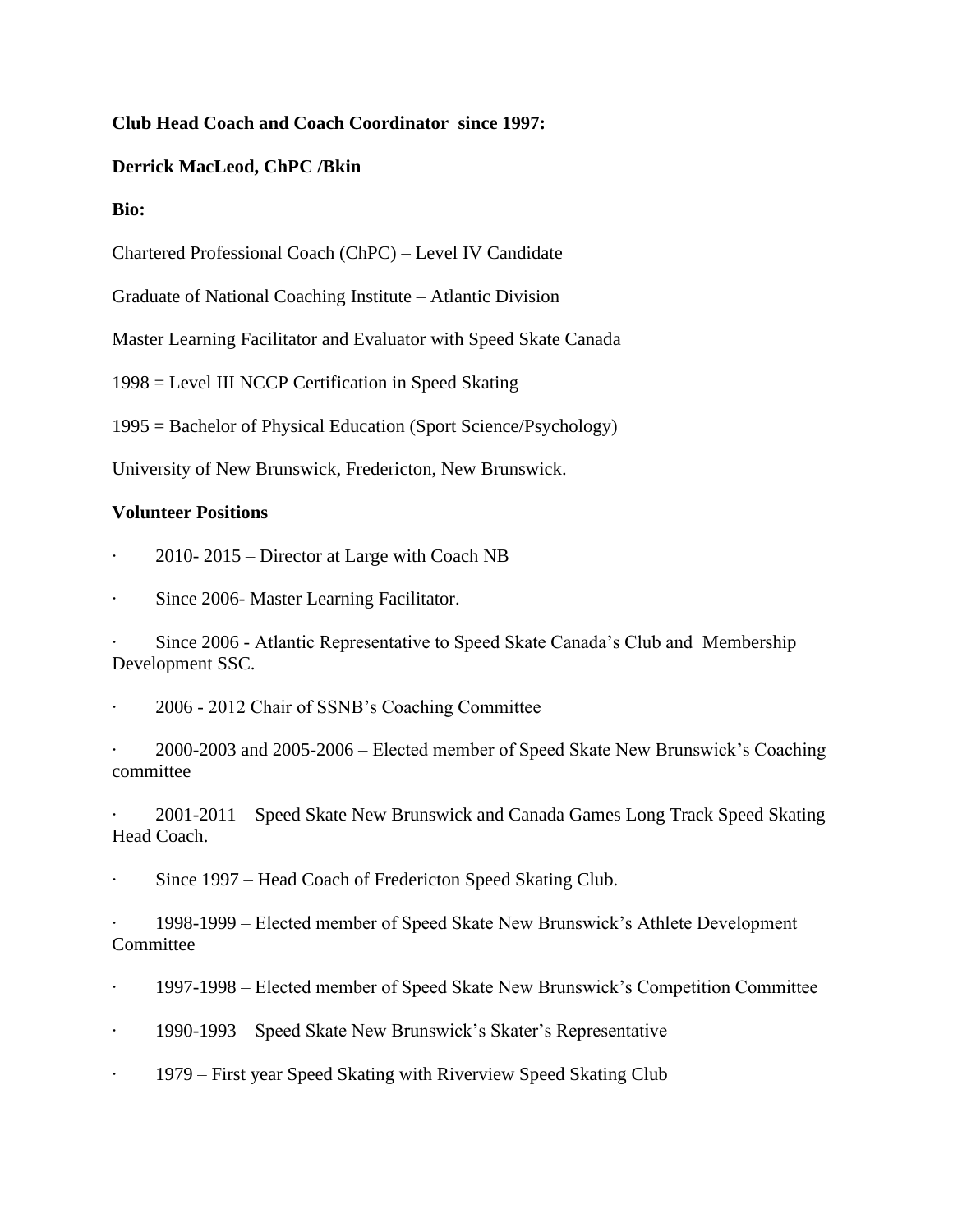# **Highlights of Achievements**

- **-** Created New Brunswick High Performance Program
- Speed Skate Canada Coach of the year 2014-2015 Season

Since 2009 - New Brunswick Speed Skating High Performance Group Head Coach and Coordinator. Full Time as of December 2011. During this time achieved 3 individual CWG medals, 4 team CWG medals and three athletes moving on to the National Team.

· 2008- Winner of Coaching Excellence Award from SSC

· 2005 – Speed Skate Canada's Coaching Mentorship program

· 2002-2015- Attended Nationals in the capacity of SSNB Assistant coach and/or Head Coach.

· 2003 – MacLeod Family was winner Of Gagne Family Award from Speed Skate Canada for Volunteerism

2002- Recipient of Petro Canada Sport's Scholarship for achievement in coaching

· 2001- 2010 – Competed in Run New Brunswick Road Racing Circuit in Distances of 5KM to Full Marathon

Since 1998 I have had thirteen athletes go on to attend Nationals training Centers for both Long Track and Short Track. Plus Fredericton athletes have broken over 120 provincial records and won numerous National medals.

1994 – Level II Certification in Flat Water Canoeing

· 1993 – Level I Certification in Rowing

· 1991 – Alternate to 1991 New Brunswick Canada Games Team

· 1987-1998 - Member of Speed Skate New Brunswick Provincial Skating Team and competed in Coupe du Quebec A level Competitions, National and North American Championships

1986- Present – Started coaching while a skater in Riverview in 1986. Started coaching in Fredericton in 1990

# **Other**

Coauthored – Teaching the Basics for SSNB